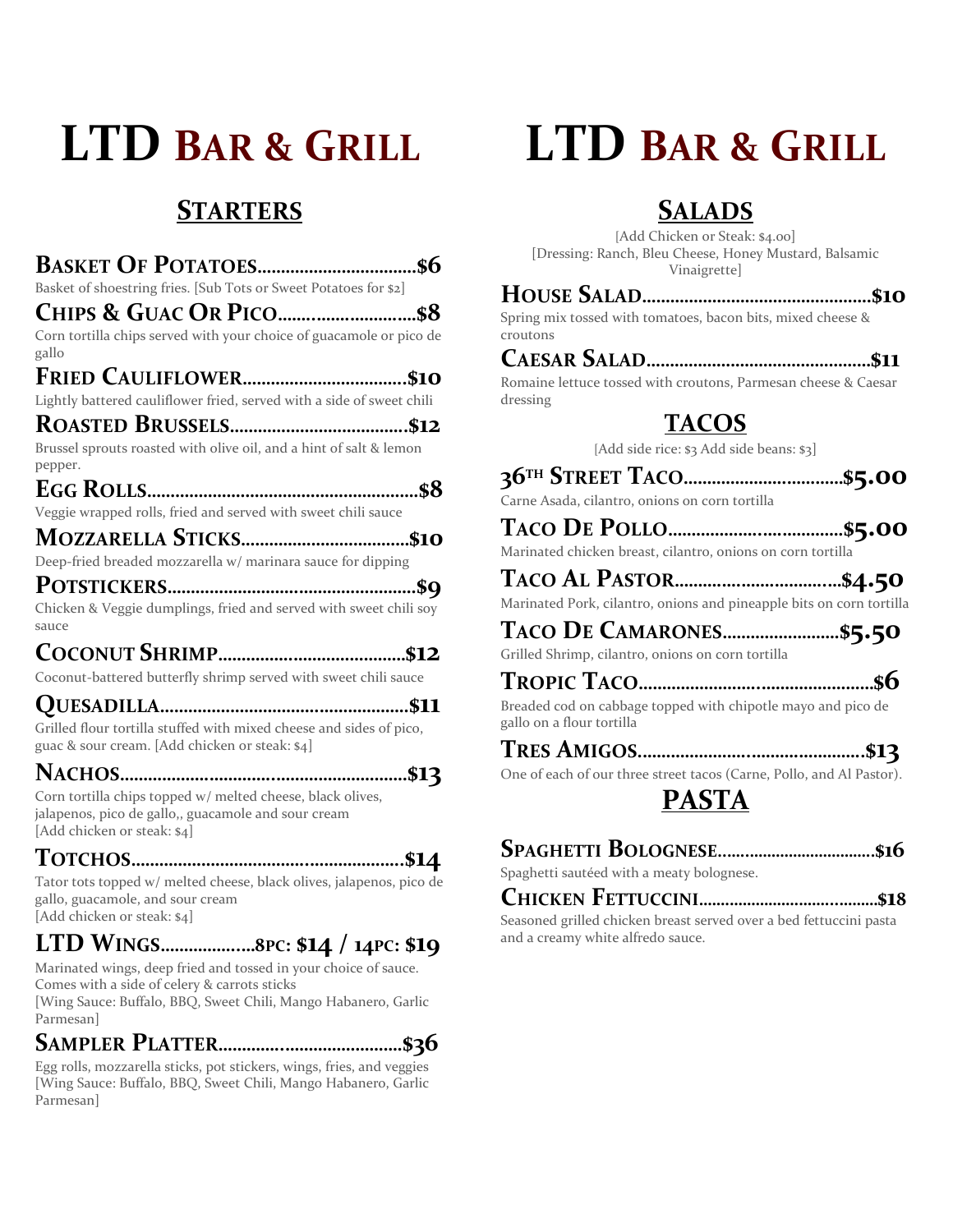# **LTD BAR & GRILL**

# **MAINS**

[Fries Included. Sub Tots, sweet potato fries or salad \$2]

#### **FREMONT BURGER………………………….……..……...\$11**

Homemade 6 oz. beef patty with pickle, raw onions and mayo. [Choice of American, cheddar or pepper jack] [Add bacon or avocado: \$2]

#### **MUSHROOM JALAPENO BURGER….……..……...\$16**

<sup>1</sup>/<sub>2</sub> lb. patty, grilled mushrooms and onions, fresh jalapenos, and pepper jack cheese. [Add bacon, guacamole or avocado: \$2]

**TROLL BURGER……………….……………………………….\$17** <sup>1</sup>/<sub>2</sub> lb. beef patty, bacon, fried egg, guacamole, lettuce, tomato and chipotle mayo. [Choice of American, cheddar or pepper jack]

**THE BURRITO…………………………………….…………….\$14** Your choice of protein, lettuce, pico de gallo, mixed cheese, black beans, rice. [Choice of Protein: Chicken, Steak, Shrimp, Al Pastor] [Add Avocado \$2]

# **CHIPOTLE CHICKEN BURGER………………..…….\$18**

Grilled chicken breast, bell peppers, grilled onions, chipotle mayo [Choice of American, cheddar or pepper jack. Add bacon, guacamole or avocado: \$2]

#### **FRIED CHICKEN BURGER……………………..…..….\$18**

Deep-fried breaded chicken breast, bell peppers, grilled onions, and chipotle mayo. [Choice of American, cheddar or pepper jack. Add bacon, guacamole or avocado: \$2]

#### **BLTA..……………..…….……………..………..………..……….\$14**

Bacon, lettuce, tomato, avocado and chipotle mayo on sourdough. [Add American, Cheddar or pepper jack: \$2]

### **CHICKEN CAESAR WRAP……………………………….\$17**

Grilled chicken breast, romaine, parmesan, Caesar dressing, wrapped in a flour tortilla

#### **GRILLED CHEESE………………..……….………………..\$10**

Melted cheddar and pepper jack cheese between toasted sourdough bread.

## **CHICKEN TENDERS…………………………………\$18**

Three large strips of fried chicken breasts with a side of Fries. [Sauces: Ranch, Bleu Cheese, Honey Mustard or BBQ]

# **FISH & CHIPS……………….………………………….\$18**

Strips of light breaded cod with a side of French fries. [Sauces: Tarter, Ranch, Bleu Cheese, Honey Mustard or BBQ]

# **LTD BAR & GRILL**

# **DESSERTS**

# **SKILLET COOKIE………………………………………\$12**

[Warning: Skillet will be HOT!! Allow 20 minutes to cook] House-made chunky chocolate chip cookie, served on a hot skillet and topped with local vanilla ice cream and whipped cream.

### **CHURROS…………………………………………………….\$9**

Fried Mexican fritters, sprinkled with cinnamon sugar and a scoop of vanilla ice cream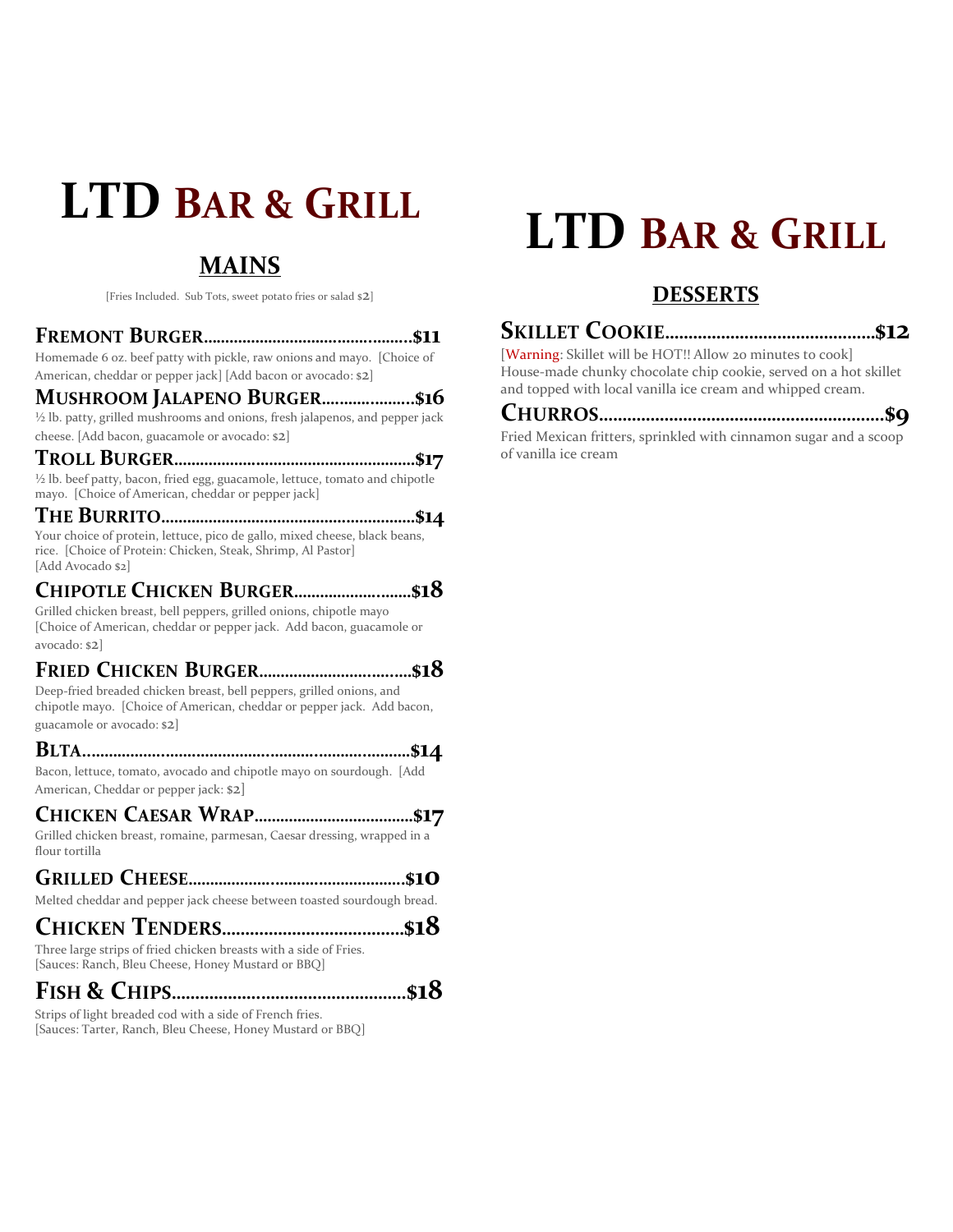# **LTD BAR & GRILL**

# **HAPPY HOUR**

**MON-FRI: 4PM – 6PM [FOOD & DRINKS]**

# **HAPPY HOUR FOOD**

| [Fries Included. Sub Tot or Sweet Potato: \$2]                          |     |
|-------------------------------------------------------------------------|-----|
|                                                                         |     |
| [Choice of: Buffalo, BBQ, Sweet Chili, Mango Habanero, Garlic Parmesan] |     |
|                                                                         |     |
| [Add Chicken or Steak: \$4]                                             |     |
|                                                                         |     |
| [Add Chicken or Steak: \$4]                                             |     |
|                                                                         |     |
| [Add Chicken or Steak: \$4]                                             |     |
|                                                                         |     |
|                                                                         |     |
| [Fries Included. Sub Tot or Sweet Potato: \$2]                          |     |
|                                                                         | \$8 |
|                                                                         |     |
|                                                                         | \$7 |
| [Add Chicken Breast: \$4]                                               |     |
|                                                                         |     |
|                                                                         |     |

### **HAPPY HOUR DRINKS**

| [Shot of Crown Royal & Rainier Tall Boy] |  |
|------------------------------------------|--|

# **LTD BAR & GRILL**

# **BRUNCH**

[Available Sat & Sun from 9AM – 1PM]

| Freshly made avocado-mash spread on toast topped with over easy egg                                                           |
|-------------------------------------------------------------------------------------------------------------------------------|
|                                                                                                                               |
| Eggs, avocado, tomatoes, bell peppers, mushrooms, and onions, topped<br>with mixed cheese and a side of hash browns and toast |
| [Add Bacon or Sausage: \$2]                                                                                                   |
|                                                                                                                               |
| Eggs, bacon, sausage, and mushrooms topped with mixed cheese and a side<br>of hash browns and toast                           |
| [Add avocado: \$2]                                                                                                            |
|                                                                                                                               |
| Two eggs any style, hash browns, and toast. Choice of bacon or sausage                                                        |
| <b>LUCT DAMARTIC</b>                                                                                                          |

**JUST PANCAKES……………………………………..…..\$9** Three buttermilk pancakes served with butter and syrup

# **HEARTY BREAKFAST……………………………….\$16**

Two buttermilk pancakes, 2 eggs, choice of bacon or sausage, hash browns, and toast

# **BREAKFAST BURRITO……………..……………..\$13**

Egg, potatoes, sausage, mixed cheese, pico de gallo and a side of sour cream [Add Avocado or Bacon: \$2]

## **BREAKFAST SANDWICH………..…..…………..\$12**

Scrambled Egg, bacon, cheese on sourdough bread [Add Avocado: \$2]